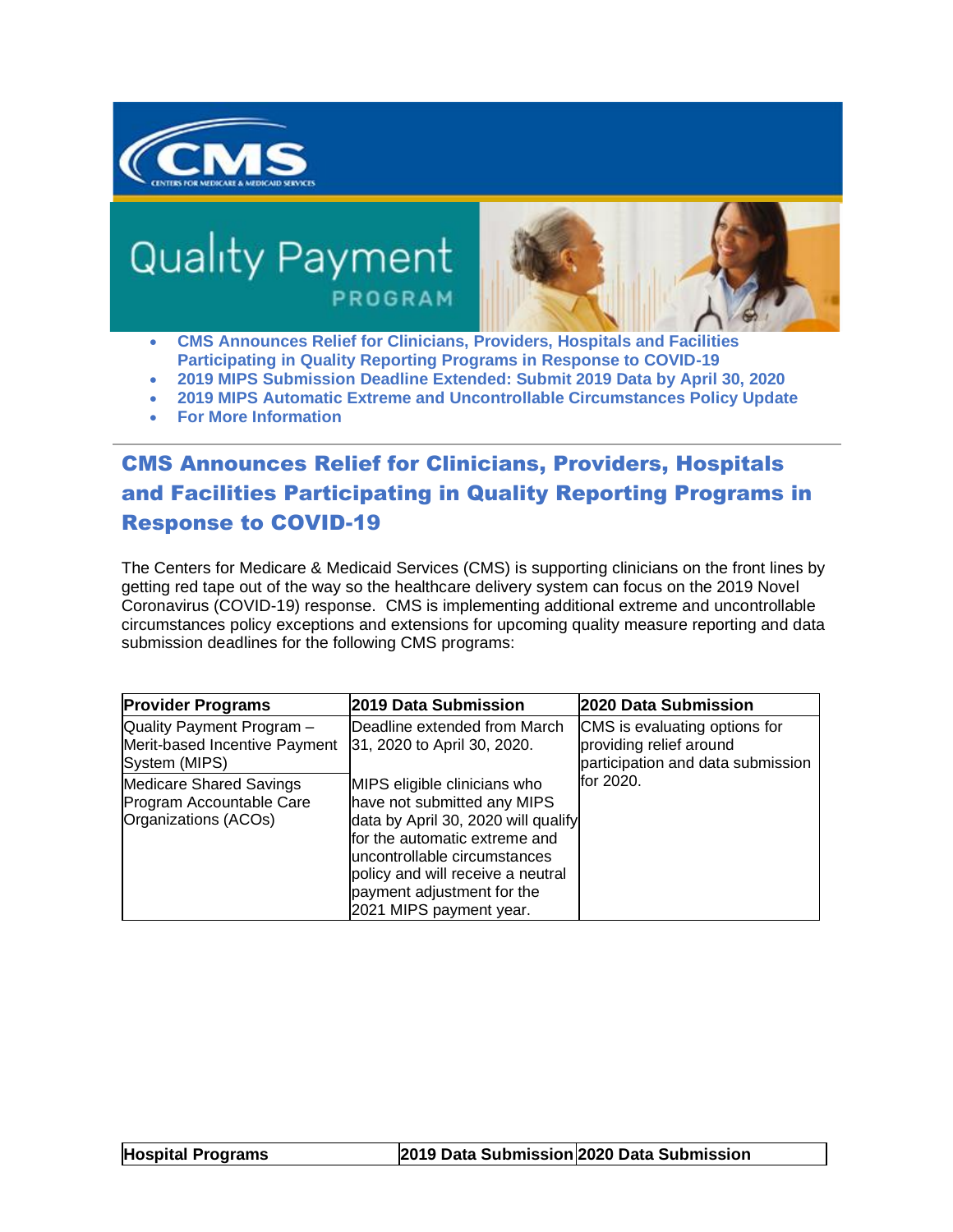| <b>Ambulatory Surgical Center</b><br><b>Quality Reporting Program</b><br>CrownWeb National ESRD<br>$\bullet$ | Deadlines for October 1,<br>2019 - December 31,<br>2019 (Q4) data<br>submission optional.<br>If Q4 is submitted, it will<br>be used to calculate the<br>2019 performance and<br>payment (where<br>appropriate). If data for<br>Q4 is unable to be<br>submitted, the 2019<br>performance will be<br>calculated based on data<br>from January 1, $2019 -$<br>September 30, 2019<br>(Q1-Q3) and available<br>data. | CMS will not count data from<br>January 1, 2020 through June 30,<br>2020                                                                                                                                                                                                                                                                                                                |
|--------------------------------------------------------------------------------------------------------------|-----------------------------------------------------------------------------------------------------------------------------------------------------------------------------------------------------------------------------------------------------------------------------------------------------------------------------------------------------------------------------------------------------------------|-----------------------------------------------------------------------------------------------------------------------------------------------------------------------------------------------------------------------------------------------------------------------------------------------------------------------------------------------------------------------------------------|
| <b>Patient Registry and Quality</b><br><b>Measure Reporting System</b>                                       |                                                                                                                                                                                                                                                                                                                                                                                                                 | (Q1-Q2) for performance or<br>payment programs. Data does<br>not need to be submitted to CMS<br>for this time period.<br>* For the Hospital-Acquired<br>Condition Reduction Program and<br>the Hospital Value-Based<br>Purchasing Program, if data from<br>January 1, 2020 - March 31, 2020<br>(Q1) is submitted, it will be used for<br>scoring in the program (where<br>appropriate). |
| <b>End-Stage Renal Disease</b><br>(ESRD) Quality Incentive<br>Program                                        |                                                                                                                                                                                                                                                                                                                                                                                                                 |                                                                                                                                                                                                                                                                                                                                                                                         |
| Hospital-Acquired Condition<br>$\bullet$<br><b>Reduction Program</b>                                         |                                                                                                                                                                                                                                                                                                                                                                                                                 |                                                                                                                                                                                                                                                                                                                                                                                         |
| <b>Hospital Inpatient Quality</b><br>$\bullet$<br><b>Reporting Program</b>                                   |                                                                                                                                                                                                                                                                                                                                                                                                                 |                                                                                                                                                                                                                                                                                                                                                                                         |
| <b>Hospital Outpatient Quality</b><br>$\bullet$<br>Reporting Program                                         |                                                                                                                                                                                                                                                                                                                                                                                                                 |                                                                                                                                                                                                                                                                                                                                                                                         |
| <b>Hospital Readmissions</b><br>$\bullet$<br><b>Reduction Program</b>                                        |                                                                                                                                                                                                                                                                                                                                                                                                                 |                                                                                                                                                                                                                                                                                                                                                                                         |
| <b>Hospital Value-Based</b><br>$\bullet$<br><b>Purchasing Program</b>                                        |                                                                                                                                                                                                                                                                                                                                                                                                                 |                                                                                                                                                                                                                                                                                                                                                                                         |
| Inpatient Psychiatric Facility<br><b>Quality Reporting Program</b>                                           |                                                                                                                                                                                                                                                                                                                                                                                                                 |                                                                                                                                                                                                                                                                                                                                                                                         |
| PPS-Exempt Cancer Hospital<br><b>Quality Reporting Program</b>                                               |                                                                                                                                                                                                                                                                                                                                                                                                                 |                                                                                                                                                                                                                                                                                                                                                                                         |
| Promoting Interoperability<br>٠<br>Program for Eligible Hospitals<br>and Critical Access Hospitals           |                                                                                                                                                                                                                                                                                                                                                                                                                 |                                                                                                                                                                                                                                                                                                                                                                                         |

| Post-Acute Care (PAC) Programs                                               | 2019 Data Submission  2020 Data Submission                                                                                                                   |                                                                                                                                                                                                                                                                                                                                                      |
|------------------------------------------------------------------------------|--------------------------------------------------------------------------------------------------------------------------------------------------------------|------------------------------------------------------------------------------------------------------------------------------------------------------------------------------------------------------------------------------------------------------------------------------------------------------------------------------------------------------|
| Home Health Quality Reporting Deadlines for October 1,<br>Program            | 2019 - December 31,                                                                                                                                          | Data from January 1, 2020 through<br>June 30, 2020 (Q1-Q2) does                                                                                                                                                                                                                                                                                      |
| <b>Hospice Quality Reporting</b><br>Program                                  | 2019 (Q4) data<br>submission optional.<br>If Q4 is submitted, it will<br>be used to calculate the<br>2019 performance and<br>payment (where<br>appropriate). | not need to be submitted to CMS<br>for purposes of complying with<br>quality reporting program<br>requirements.<br>Home Health and Hospice<br><b>Consumer Assessment of</b><br><b>Healthcare Providers and Systems</b><br>(CAHPS) survey data from January<br>1, 2020 through September 30,<br>2020 (Q1-Q3) does not need to be<br>submitted to CMS. |
| <b>Inpatient Rehabilitation Facility</b><br><b>Quality Reporting Program</b> |                                                                                                                                                              |                                                                                                                                                                                                                                                                                                                                                      |
| Long Term Care Hospital<br><b>Quality Reporting Program</b>                  |                                                                                                                                                              |                                                                                                                                                                                                                                                                                                                                                      |
| <b>Skilled Nursing Facility Quality</b><br><b>Reporting Program</b>          |                                                                                                                                                              |                                                                                                                                                                                                                                                                                                                                                      |
| <b>Skilled Nursing Facility Value-</b><br><b>Based Purchasing Program</b>    |                                                                                                                                                              |                                                                                                                                                                                                                                                                                                                                                      |
|                                                                              |                                                                                                                                                              | *For the Skilled Nursing Facility<br>(SNF) Value-Based Purchasing<br>Program, qualifying claims will be<br>excluded from the claims-based<br>SNF 30-Day All-Cause<br><b>Readmission Measure (SNFRM;</b><br>NQF #2510) calculation for Q1-Q2.                                                                                                         |